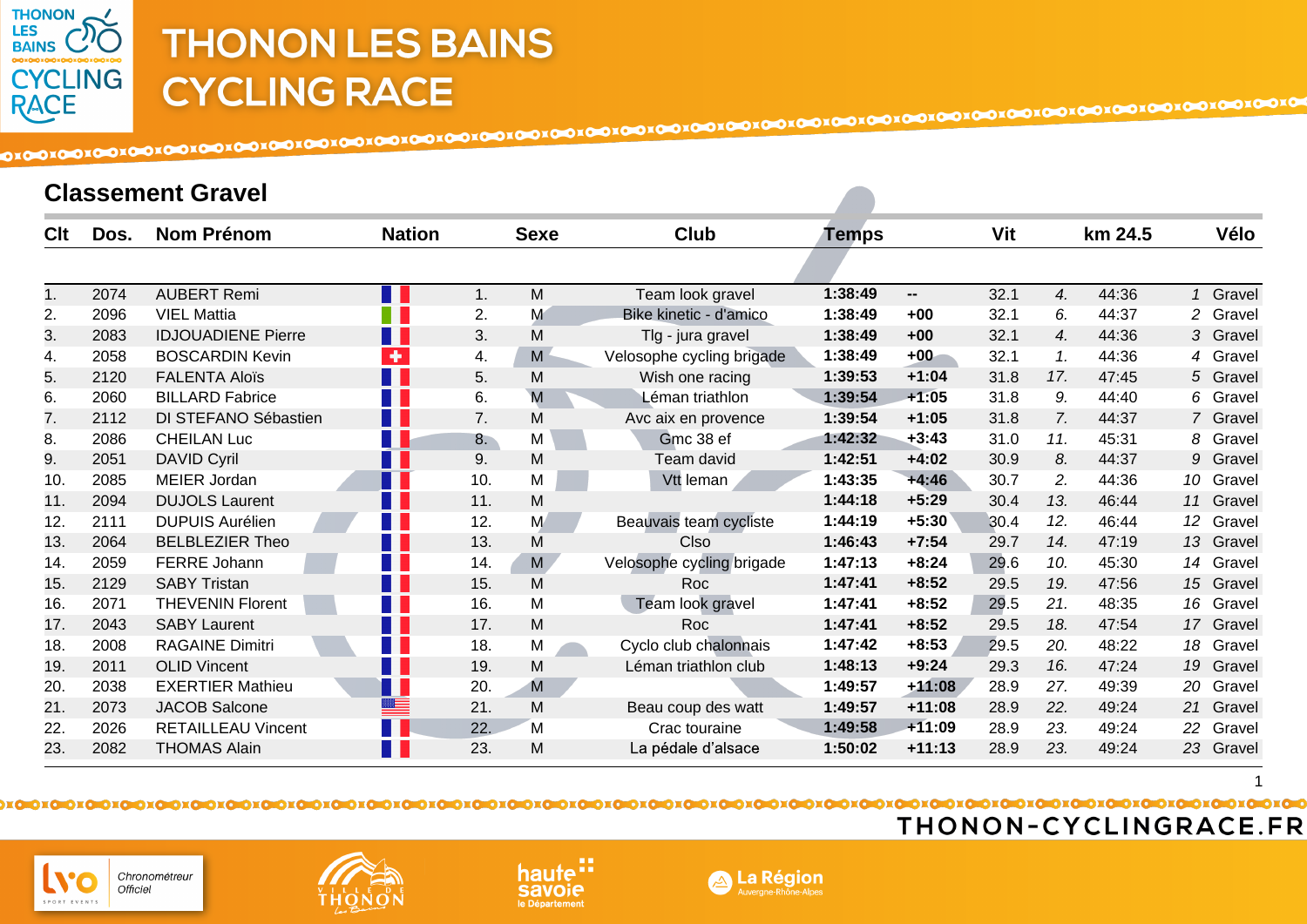

| Clt | Dos. | <b>Nom Prénom</b>             | <b>Nation</b>               |     | <b>Sexe</b>    | Club                          | Temps   |          | Vit  |     | km 24.5 | Vélo                         |
|-----|------|-------------------------------|-----------------------------|-----|----------------|-------------------------------|---------|----------|------|-----|---------|------------------------------|
| 24. | 2119 | <b>RAVACHOL Nicolas</b>       |                             | 24. | M              | Alligators annecy triathlon   | 1:50:46 | $+11:57$ | 28.7 | 26. | 49:25   | 24 Gravel                    |
| 25. | 2091 | <b>RIMAZ Simon</b>            | H.                          | 25. | M              |                               | 1:51:32 | $+12:43$ | 28.5 | 30. | 49:53   | 25 Gravel                    |
| 26. | 2105 | <b>TALBOT Ghislain</b>        | W                           | 26. | M              | Vtt léman                     | 1:52:07 | $+13:18$ | 28.3 | 29. | 49:40   | 26 Gravel                    |
| 27. | 2032 | JACQUIER Christophe           | H                           | 27. | M              | Clso                          | 1:52:08 | $+13:19$ | 28.3 | 25. | 49:24   | 27 Gravel                    |
| 28. | 2090 | <b>ROLLINI Marc</b>           | $\ddot{\phantom{1}}$        | 28. | M              | Velosophe cycling brigade     | 1:53:18 | $+14:29$ | 28.0 | 33. | 51:18   | 28<br>Gravel                 |
| 29. | 2057 | <b>BISETTI Damien</b>         | n k                         | 29. | M              | Velosophe cycling brigade     | 1:53:48 | $+14:59$ | 27.9 | 31. | 51:18   | 29 Gravel                    |
| 30. | 2050 | <b>LACROIX Loic</b>           |                             | 30. | M              | Team david                    | 1:54:32 | $+15:43$ | 27.7 | 31. | 51:18   | 30<br>Gravel                 |
| 31. | 2013 | <b>FOERDERER Thomas</b>       | ПГ                          | 31. | M              | Foernier                      | 1:54:45 | $+15:56$ | 27.7 | 28. | 49:40   | 31<br>Gravel                 |
| 32. | 2109 | <b>MENARD Benjamin</b>        | H                           | 32. | M              |                               | 1:55:26 | $+16:37$ | 27.5 | 34. | 51:24   | 32<br>Gravel                 |
| 33. | 2049 | <b>WIRZ Etienne</b>           | $\pm$                       | 33. | M              | Triviera                      | 1:56:28 | $+17:39$ | 27.3 | 36. | 52:56   | 33<br>Gravel                 |
| 34. | 2055 | <b>COSTA Christophe</b>       | ٦                           | 34. | M              | Team hugo reitzel             | 1:57:57 | $+19:08$ | 26.9 | 46. | 55:11   | 34<br>Gravel                 |
| 35. | 2088 | <b>RIGAUD Daniel</b>          | n I                         | 35. | M              | Les routeux                   | 1:57:57 | $+19:08$ | 26.9 | 42. | 54:41   | 35 Gravel                    |
| 36. | 2106 | <b>LEGON Skye</b>             | $\overline{\phantom{a}}$    | 36. | M              | Vc orbe                       | 1:57:57 | $+19:08$ | 26.9 | 37. | 52:59   | 36 Gravel                    |
| 37. | 2116 | <b>LAUWERS Sylvain</b>        | H.                          | 37. | M              | Chambery cyclisme competition | 1:58:07 | $+19:18$ | 26.9 | 3.  | 44:36   | 37<br>Gravel                 |
| 38. | 2098 | <b>SIMOND Charlotte</b>       | T I                         | 1.  | F              | Team look gravel              | 1:58:07 | $+19:18$ | 26.9 | 35. | 51:25   | 38 Gravel                    |
| 39. | 2103 | <b>DECARROUX Jean Edouard</b> | H II                        | 38. | M              |                               | 1:58:09 | $+19:20$ | 26.9 | 40. | 53:00   | <b>VTT</b><br>1              |
| 40. | 2015 | <b>RENAUD Florent</b>         | a pr                        | 39. | M              | Vmt / argonn 700              | 1:58:09 | $+19:20$ | 26.9 | 38. | 52:59   | Gravel<br>39                 |
| 41. | 2007 | DUGAT Jérôme                  | n I                         | 40. | M              | Dijon single track            | 1:58:09 | $+19:20$ | 26.9 | 41. | 53:09   | 40 Gravel                    |
| 42. | 2097 | <b>GABRIELE Matthieu</b>      | H.                          | 41. | M              |                               | 1:58:10 | $+19:21$ | 26.9 | 44. | 55:10   | 41<br>Gravel                 |
| 43. | 2107 | <b>PAGNI Francesco</b>        | F.                          | 42. | M              |                               | 1:58:54 | $+20:05$ | 26.7 | 43. | 54:43   | 42<br>Gravel                 |
| 44. | 2108 | <b>PAGNON Eric</b>            |                             | 43. | M              |                               | 1:59:20 | $+20:31$ | 26.6 | 39. | 52:59   | 43<br>Gravel                 |
| 45. | 2115 | <b>SETIF Patrick</b>          | n p                         | 44. | M              | Cyclo club de la mandallaz    | 2:02:43 | $+23:54$ | 25.9 | 50. | 55:30   | 44 Gravel                    |
| 46. | 2127 | <b>MONBARON Kévin</b>         |                             | 45. | M              |                               | 2:02:57 | $+24:08$ | 25.8 | 15. | 47:24   | 45<br>Gravel                 |
| 47. | 2048 | <b>MENU Florent</b>           | Ш                           | 46. | M              |                               | 2:03:03 | $+24:14$ | 25.8 | 53. | 56:15   | <b>VTT</b><br>$\overline{2}$ |
| 48. | 2124 | <b>VOUILLON Charles</b>       |                             | 47. | $\overline{M}$ | Jeanmichelteam                | 2:03:08 | $+24:19$ | 25.8 | 44. | 55:10   | 46 Gravel                    |
| 49. | 2095 | <b>ARRACHART Frederic</b>     | $\mathcal{L}_{\mathcal{A}}$ | 48. | M              | Leman triathlon               | 2:03:32 | $+24:43$ | 25.7 | 55. | 57:05   | 47 Gravel                    |

### THONON-CYCLINGRACE.FR

 $\overline{2}$ 







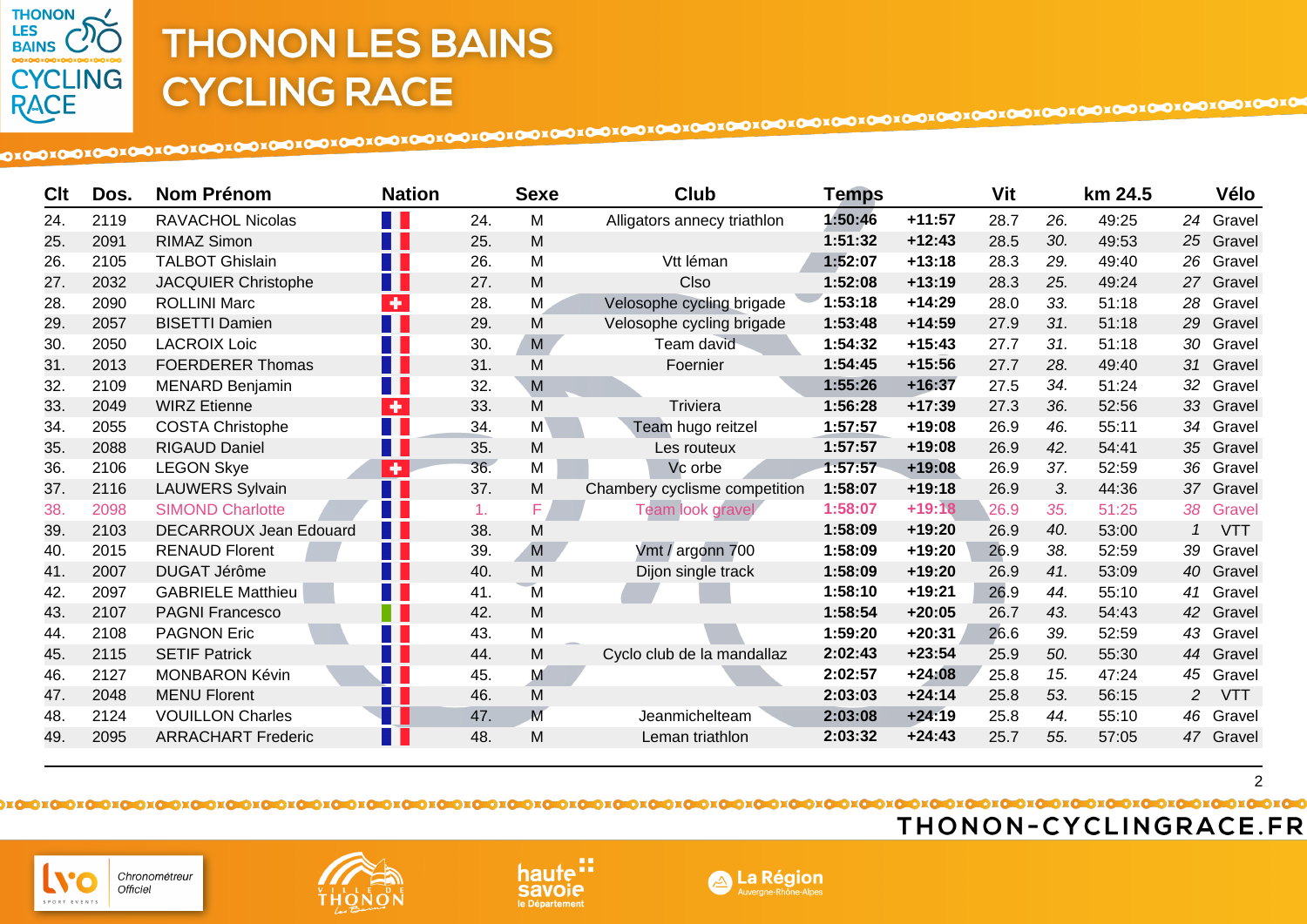

| Clt | Dos. | <b>Nom Prénom</b>           | <b>Nation</b>        |     | <b>Sexe</b>    | <b>Club</b>                       | <b>Temps</b> |          | Vit  |     | km 24.5 |    | Vélo       |
|-----|------|-----------------------------|----------------------|-----|----------------|-----------------------------------|--------------|----------|------|-----|---------|----|------------|
| 50. | 2118 | <b>RIEBEN Kian</b>          | $\ddot{\phantom{1}}$ | 49. | M              | La pédale genevoise               | 2:03:39      | $+24:50$ | 25.7 | 47. | 55:11   |    | 48 Gravel  |
| 51. | 2077 | <b>VIGNIEU Romain</b>       | N N                  | 50. | M              |                                   | 2:04:33      | $+25:44$ | 25.5 | 49. | 55:23   | 3  | <b>VTT</b> |
| 52. | 2031 | <b>FELD Benoit</b>          | M.                   | 51. | M              |                                   | 2:04:34      | $+25:45$ | 25.5 | 52. | 56:11   | 49 | Gravel     |
| 53. | 2045 | <b>VERNAY Philippe</b>      | H                    | 52. | M              | Chablais leman sport organisation | 2:07:52      | $+29:03$ | 24.8 | 48. | 55:13   |    | 50 Gravel  |
| 54. | 2062 | <b>SEBASTIEN Moyse</b>      | <b>TELE</b>          | 53. | M              | Team mermillod triathlon          | 2:11:29      | $+32:40$ | 24.1 | 51. | 56:07   | 51 | Gravel     |
| 55. | 2046 | <b>SUSTRA Gabriel</b>       | H I                  | 54. | M              | Sprinter nice metropole           | 2:13:31      | $+34:42$ | 23.8 | 59. | 59:13   | 52 | Gravel     |
| 56. | 2093 | PETZOLDT Marc               |                      | 55. | M              | Sq                                | 2:13:32      | $+34:43$ | 23.8 | 66. | 1:00:38 | 53 | Gravel     |
| 57. | 2122 | <b>RICHARD Pascal</b>       | $\bullet$            | 56. | M              | Le gang                           | 2:13:33      | $+34:44$ | 23.8 | 56. | 57:15   |    | 54 Gravel  |
| 58. | 2123 | <b>CARRUPT Stéphane</b>     | $\bullet$            | 57. | M              | Le gang                           | 2:13:33      | $+34:44$ | 23.8 | 57. | 57:16   | 55 | Gravel     |
| 59. | 2099 | <b>DUFOUR David</b>         | n n                  | 58. | M              |                                   | 2:14:17      | $+35:28$ | 23.6 | 68. | 1:00:51 |    | 56 Gravel  |
| 60. | 2070 | <b>DAILLIEZ Bruno</b>       | H.                   | 59. | M              | Team gcn                          | 2:14:17      | $+35:28$ | 23.6 | 58. | 59:12   | 57 | Gravel     |
| 61. | 2068 | <b>GOBERT Yann</b>          | $\blacksquare$       | 60. | M              |                                   | 2:14:17      | $+35:28$ | 23.6 | 62. | 59:41   | 58 | Gravel     |
| 62. | 2027 | <b>SANCHEZ MUNOZ Manuel</b> | $\frac{1}{2}$        | 61. | М              |                                   | 2:14:19      | $+35:30$ | 23.6 | 60. | 59:13   | 59 | Gravel     |
| 63. | 2036 | <b>GALLINA Xavier</b>       | $\blacksquare$       | 62. | M              | Plum cycling team                 | 2:15:01      | $+36:12$ | 23.5 | 61. | 59:14   |    | 60 Gravel  |
| 64. | 2084 | <b>GAUCHET Coralie</b>      | H.                   | 2.  | F              | Vtt leman                         | 2:18:42      | $+39:53$ | 22.9 | 73. | 1:02:11 | 61 | Gravel     |
| 65. | 2065 | <b>BAUDRAND Sebastien</b>   | $\blacksquare$       | 63. | M              | Chablais team                     | 2:19:08      | $+40:19$ | 22.8 | 89. | 1:08:59 | 62 | Gravel     |
| 66. | 2067 | <b>ALVAREZ Xavier</b>       | $\ddot{\phantom{1}}$ | 64. | M              | Alvaroch                          | 2:19:13      | $+40:24$ | 22.8 | 63. | 59:42   | 63 | Gravel     |
| 67. | 2024 | <b>DUHAILLIER Benjamin</b>  | H I                  | 65. | M              |                                   | 2:19:54      | $+41:05$ | 22.7 | 69. | 1:00:59 |    | 64 Gravel  |
| 68. | 2075 | <b>CHABIN Adam</b>          | n n                  | 66. | M              |                                   | 2:20:39      | $+41:50$ | 22.6 | 92. | 1:09:45 |    | 65 Gravel  |
| 69. | 2128 | <b>VINADIER Patrick</b>     | n n                  | 67. | M              |                                   | 2:20:43      | $+41:54$ | 22.5 | 65. | 1:00:28 | 1  | <b>VAE</b> |
| 70. | 2023 | <b>DECURNINGE Xavier</b>    | H                    | 68. | M              |                                   | 2:21:28      | $+42:39$ | 22.4 | 72. | 1:01:33 |    | 66 Gravel  |
| 71. | 2081 | <b>BRIEF Rémy</b>           | n p                  | 69. | M              |                                   | 2:22:38      | $+43:49$ | 22.2 | 64. | 1:00:25 |    | 67 Gravel  |
| 72. | 2052 | <b>DOUSPIS Stephane</b>     | M.                   | 70. | M              |                                   | 2:23:45      | $+44:56$ | 22.1 | 54. | 56:51   | 68 | Gravel     |
| 73. | 2089 | <b>AJAM Chadly</b>          | $\ddot{\phantom{1}}$ | 71. | M              |                                   | 2:25:09      | $+46:20$ | 21.9 | 80. | 1:06:29 | 69 | Gravel     |
| 74. | 2130 | <b>ROYE Eddy</b>            | $\blacksquare$       | 72. | $\overline{M}$ |                                   | 2:25:10      | $+46:21$ | 21.9 | 70. | 1:01:03 |    | 70 Gravel  |
| 75. | 2117 | <b>NARDIN Louis</b>         | $\bullet$            | 73. | M              | La pédale genevoise               | 2:25:29      | $+46:40$ | 21.8 | 75. | 1:04:26 |    | 71 Gravel  |

3







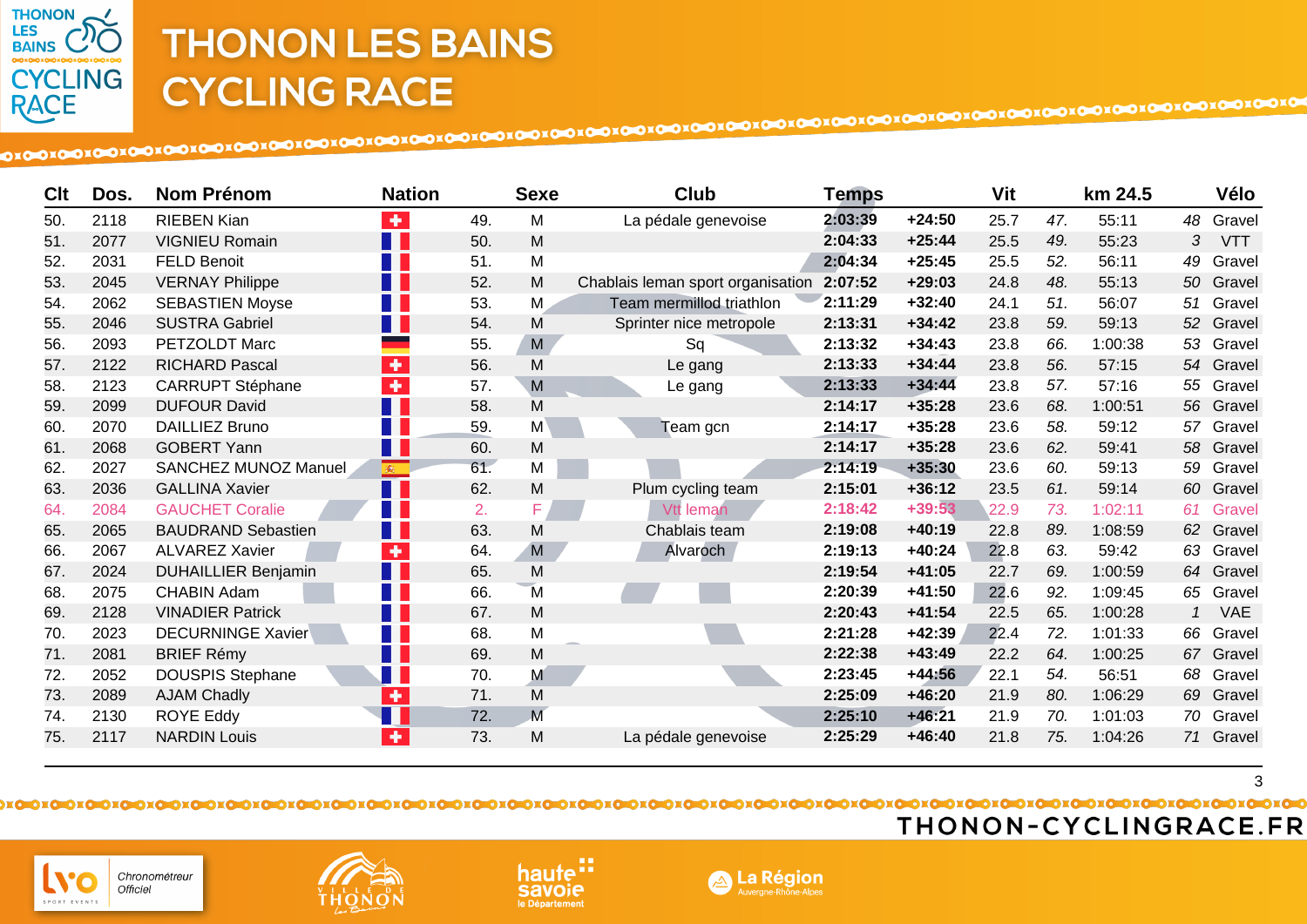

Chronométreur Officiel

.<br>CPOPT FVFNTS

| Clt  | Dos. | <b>Nom Prénom</b>               | <b>Nation</b>                           |     | <b>Sexe</b> | Club                       | Temps   |            | Vit  |      | km 24.5 |                | Vélo       |
|------|------|---------------------------------|-----------------------------------------|-----|-------------|----------------------------|---------|------------|------|------|---------|----------------|------------|
| 76.  | 2029 | <b>SCHWARTZ Pierre</b>          |                                         | 74. | M           | Asptt strasbourg triathlon | 2:27:56 | $+49:07$   | 21.4 | 83.  | 1:06:32 | 72             | Gravel     |
| 77.  | 2069 | <b>LOBRY Marc</b>               | M.                                      | 75. | M           | Cnp pontarlier             | 2:27:56 | $+49:07$   | 21.4 | 86.  | 1:07:29 |                | 73 Gravel  |
| 78.  | 2028 | MARROCCO Andre                  | T I                                     | 76. | M           |                            | 2:27:58 | +49:09     | 21.4 | 78.  | 1:05:23 |                | 74 Gravel  |
| 79.  | 2040 | <b>DAGHELET Thomas</b>          | <b>TER</b>                              | 77. | M           | Ecwm                       | 2:29:04 | $+50:15$   | 21.3 | 74.  | 1:03:40 |                | 75 Gravel  |
| 80.  | 2104 | <b>FATTIER Stève</b>            | T I                                     | 78. | M           | Fast fluide cycling team   | 2:29:04 | $+50:15$   | 21.3 | 67.  | 1:00:49 | 4              | <b>VTT</b> |
| 81.  | 2053 | <b>DUBOIS Damien</b>            | n i                                     | 79. | M           |                            | 2:30:00 | $+51:11$   | 21.2 | 84.  | 1:07:11 |                | 76 Gravel  |
| 82.  | 2125 | <b>BUANNIC Gilles</b>           |                                         | 80. | M           |                            | 2:30:05 | $+51:16$   | 21.1 | 82.  | 1:06:32 |                | 77 Gravel  |
| 83.  | 2076 | <b>VIGNIEU Benjamin</b>         | n I                                     | 81. | M           |                            | 2:30:50 | $+52:01$   | 21.0 | 77.  | 1:05:22 |                | 78 Gravel  |
| 84.  | 2078 | <b>VIGNIEU Martial</b>          | T.                                      | 82. | M           |                            | 2:30:51 | $+52:02$   | 21.0 | 76.  | 1:05:22 | 5              | <b>VTT</b> |
| 85.  | 2035 | <b>WALGENWITZ Christian</b>     | <b>Tara</b>                             | 83. | M           |                            | 2:30:51 | $+52:02$   | 21.0 | 85.  | 1:07:15 |                | 79 Gravel  |
| 86.  | 2092 | <b>PINK Daniel</b>              | n l                                     | 84. | M           | Pedale d'alsace            | 2:32:06 | $+53:17$   | 20.9 | 90.  | 1:09:43 | 80             | Gravel     |
| 87.  | 2025 | <b>KAEPPELIN Victor</b>         | H I                                     | 85. | M           |                            | 2:35:52 | $+57:03$   | 20.4 | 91.  | 1:09:43 | 81             | Gravel     |
| 88.  | 2003 | <b>GIBAUD David</b>             | Ш                                       | 86. | M           |                            | 2:36:19 | $+57:30$   | 20.3 | 88.  | 1:07:40 | 82             | Gravel     |
| 89.  | 2002 | <b>BOTA David</b>               | Ш                                       | 87. | M           | Djb                        | 2:36:19 | $+57:30$   | 20.3 | 87.  | 1:07:39 |                | 83 Gravel  |
| 90.  | 2044 | <b>BIANCUCCI Julien</b>         | H                                       | 88. | M           |                            | 2:40:01 | $+1:01:12$ | 19.8 | 79.  | 1:05:40 | 6              | <b>VTT</b> |
| 91.  | 2006 | <b>MOREL Dominique</b>          | H I                                     | 89. | M           |                            | 2:41:16 | $+1:02:27$ | 19.7 | 95.  | 1:12:54 | $\overline{7}$ | <b>VTT</b> |
| 92.  | 2126 | HÜLSER Kim-Florian              | F F                                     | 90. | M           |                            | 2:42:11 | $+1:03:22$ | 19.6 | 71.  | 1:01:05 | 84             | Gravel     |
| 93.  | 2016 | <b>CARTERON Grégoire</b>        | H.                                      | 91. | M           |                            | 2:48:22 | $+1:09:33$ | 18.8 | 109. | 1:17:20 |                | 85 Gravel  |
| 94.  | 2017 | <b>BONJEAN DENOYEL Philippe</b> | <b>TIME</b>                             | 92. | M           | Sportifs du dimanche       | 2:48:47 | $+1:09:58$ | 18.8 | 110. | 1:17:23 | 86             | Gravel     |
| 95.  | 2034 | <b>VONNE Marie-Laure</b>        | H II                                    | 3.  | F           | <b>Scat</b>                | 2:48:47 | $+1:09:58$ | 18.8 | 93.  | 1:10:19 | 87             | Gravel     |
| 96.  | 2033 | <b>RINGUIN Florian</b>          | H.                                      | 93. | M           | Scat                       | 2:48:47 | $+1:09:58$ | 18.8 | 93.  | 1:10:19 | 88             | Gravel     |
| 97.  | 2039 | <b>PABLO Contreras</b>          | $\mathcal{R}^{\leftarrow}_{\mathbb{C}}$ | 94. | M           |                            | 2:48:49 | $+1:10:00$ | 18.8 | 96.  | 1:12:55 | 8              | <b>VTT</b> |
| 98.  | 2101 | <b>RICHARD Cécile</b>           | Ŧ                                       | 4.  |             |                            | 2:49:17 | $+1:10:28$ | 18.7 | 100. | 1:13:17 | 89             | Gravel     |
| 99.  | 2100 | <b>RICHARD Olivier</b>          |                                         | 95. | M           |                            | 2:49:18 | $+1:10:29$ | 18.7 | 97.  | 1:13:01 | 90             | Gravel     |
| 100. | 2102 | <b>DESMARIS David</b>           |                                         | 96. | M           |                            | 2:49:19 | $+1:10:30$ | 18.7 | 98.  | 1:13:01 | 91             | Gravel     |
| 101. | 2018 | <b>BRETAGNOLLE Constance</b>    | H                                       | 5.  | F           | Sportifs du dimanche       | 2:49:47 | $+1:10:58$ | 18.7 | 103. | 1:13:33 | 92             | Gravel     |

 $\overline{\mathbf{A}}$ 

A La Région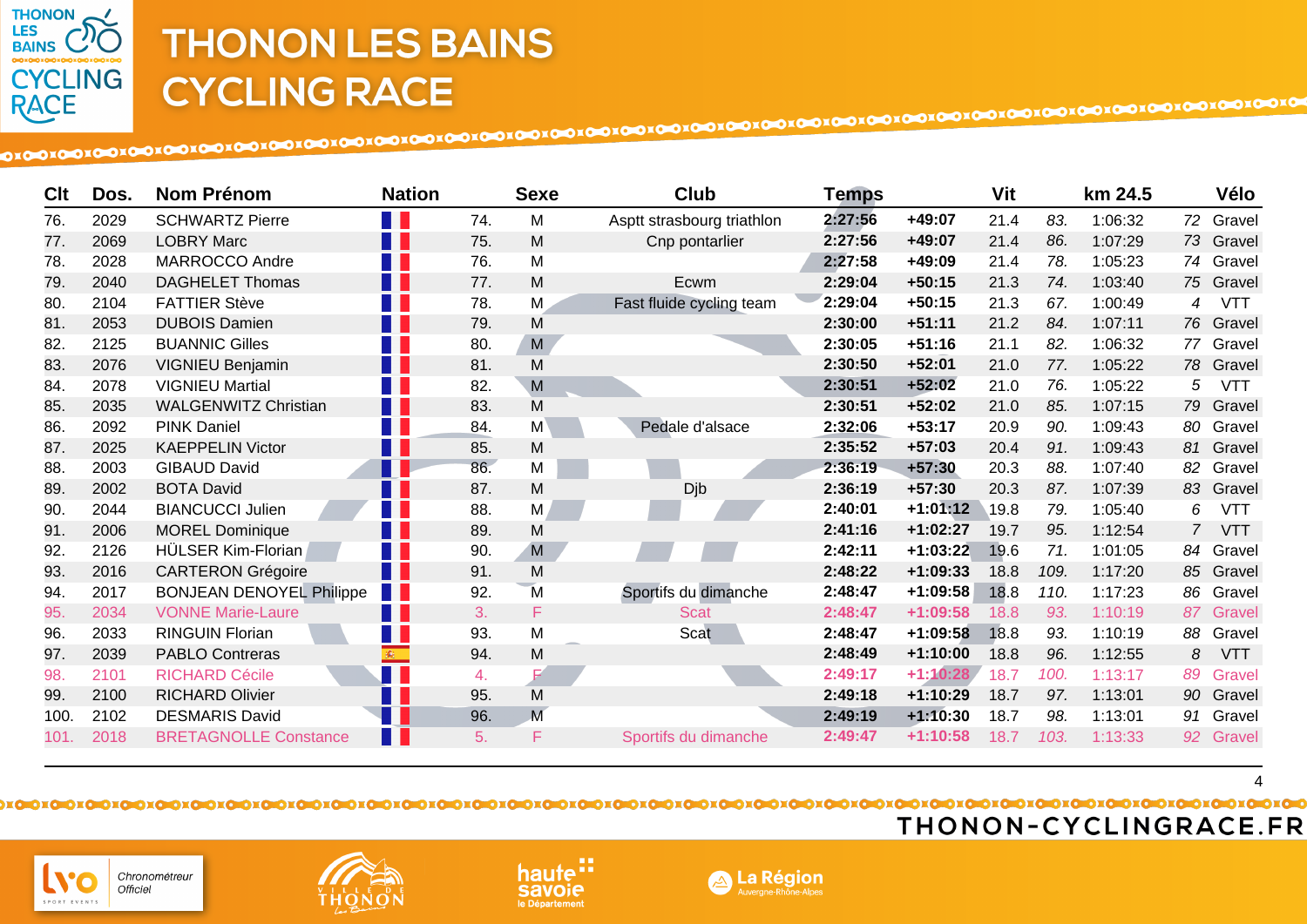

| Clt        | Dos. | Nom Prénom                   | <b>Nation</b>                    |      | <b>Sexe</b> | Club                 | <b>Temps</b> |            | Vit  |      | km 24.5 |                 | Vélo       |
|------------|------|------------------------------|----------------------------------|------|-------------|----------------------|--------------|------------|------|------|---------|-----------------|------------|
| 102.       | 2072 | <b>PALLUAU Maxime</b>        | a pr                             | 97.  | M           |                      | 2:50:23      | $+1:11:34$ | 18.6 | 99.  | 1:13:03 |                 | 93 Gravel  |
| 103.       | 2121 | <b>MAURO Bellucci</b>        | $\left\langle \Phi\right\rangle$ | 98.  | M           | La pédale genevoise  | 2:52:47      | $+1:13:58$ | 18.4 | 104. | 1:14:46 | 9               | <b>VTT</b> |
| 104.       | 2079 | <b>TIXIER Capucine</b>       | T F                              | 6.   | F           |                      | 2:57:34      | $+1:18:45$ | 17.9 | 108. | 1:16:24 |                 | 94 Gravel  |
| 105.       | 2080 | <b>GUEDRI Anissa</b>         | H.                               | 7.   | F           |                      | 2:57:35      | $+1:18:46$ | 17.9 | 107. | 1:16:23 |                 | 95 Gravel  |
| 106.       | 2056 | RANAUDO Endy                 |                                  | 99.  | M           |                      | 2:57:58      | $+1:19:09$ | 17.8 | 112. | 1:24:04 |                 | 96 Gravel  |
| 107.       | 2113 | <b>VERGES Vincent</b>        | F F                              | 100. | M           | <b>Batsoul</b>       | 3:00:29      | $+1:21:40$ | 17.6 | 113. | 1:24:08 | 10 <sup>°</sup> | <b>VTT</b> |
| 108.       | 2066 | <b>CEREZO Catherine</b>      |                                  | 8.   | F           | Leman triathlon club | 3:00:31      | $+1:21:42$ | 17.6 | 111. | 1:19:19 |                 | 97 Gravel  |
| 109.       | 2020 | <b>NATON Thibaud</b>         | F F                              | 101. | M           |                      | 3:03:12      | $+1:24:23$ | 17.3 | 101. | 1:13:19 |                 | 98 Gravel  |
| 110.       | 2019 | RAZUREL Mickaël              | 11                               | 102. | M           |                      | 3:03:13      | $+1:24:24$ | 17.3 | 102. | 1:13:20 |                 | 99 Gravel  |
| 111.       | 2021 | <b>COLLETTE Christelle</b>   | H I                              | 9.   | F           | Dream team           | 3:16:19      | $+1:37:30$ | 16.1 | 116. | 1:25:37 |                 | 100 Gravel |
| 112.       | 2022 | <b>PIERRE Vincent</b>        | H                                | 103. | M           | Dream team           | 3:16:19      | $+1:37:30$ | 16.1 | 114. | 1:25:28 |                 | 101 Gravel |
| 113.       | 2054 | <b>DUMOULIN Fred</b>         | M.                               | 104. | M           | La team à mich       | 3:16:43      | $+1:37:54$ | 16.1 | 119. | 1:28:57 |                 | 102 Gravel |
| 114.       | 2061 | <b>GAY Patrice</b>           | $\blacksquare$                   | 105. | M           |                      | 3:16:44      | $+1:37:55$ | 16.1 | 120. | 1:28:58 |                 | 103 Gravel |
| 115.       | 2030 | <b>LABOURET Jean Bernard</b> | H.                               | 106. | M           | Sabuco               | 3:19:12      | $+1:40:23$ | 15.9 | 115. | 1:25:36 |                 | 104 Gravel |
| 116.       | 2047 | <b>MILLET Julien</b>         | H.                               | 107. | M           |                      | 3:21:03      | $+1:42:14$ | 15.8 | 117. | 1:26:01 | 11              | <b>VTT</b> |
| 117.       | 2014 | <b>NOISIER Gregoire</b>      | H H                              | 108. | M           | Crcv                 | 3:21:47      | $+1:42:58$ | 15.7 | 81.  | 1:06:31 |                 | 105 Gravel |
| 118.       | 2009 | <b>EBERSOLD Karine</b>       | H.                               | 10.  | $\mathsf F$ | Argonn'700           | 3:59:54      | $+2:21:05$ | 13.2 | 106. | 1:16:12 | 2 <sup>7</sup>  | <b>VAE</b> |
| 119.       | 2010 | <b>MARTIAL Ebersold</b>      | N H                              | 109. | M           | Argonn'700           | 3:59:54      | $+2:21:05$ | 13.2 | 105. | 1:16:12 |                 | 106 Gravel |
| <b>DNF</b> |      |                              |                                  |      |             |                      |              |            |      |      |         |                 |            |
|            | 2042 | 2042 N.n.                    |                                  |      |             |                      | 3:30:08      | $+1:51:19$ | 15.1 | 118. | 1:26:15 |                 | -1 Gravel  |
|            | 2087 | <b>FERAUD Pierre</b>         | H                                |      | M           | Gmc38                |              |            |      |      |         |                 | -1 Gravel  |
|            | 2005 | <b>GROSSHENY Laurent</b>     | H H                              |      | M           |                      |              |            |      |      |         |                 | -1 Gravel  |
| <b>DNS</b> |      |                              |                                  |      |             |                      |              |            |      |      |         |                 |            |
|            | 2001 | LEBLOND Julien               | N FI                             |      | ${\sf M}$   |                      |              |            |      |      |         |                 | -1 Gravel  |
|            | 2004 | <b>AGUETTAZ Véronique</b>    | H.                               |      | F           |                      |              |            |      |      |         |                 | -1 Gravel  |

5